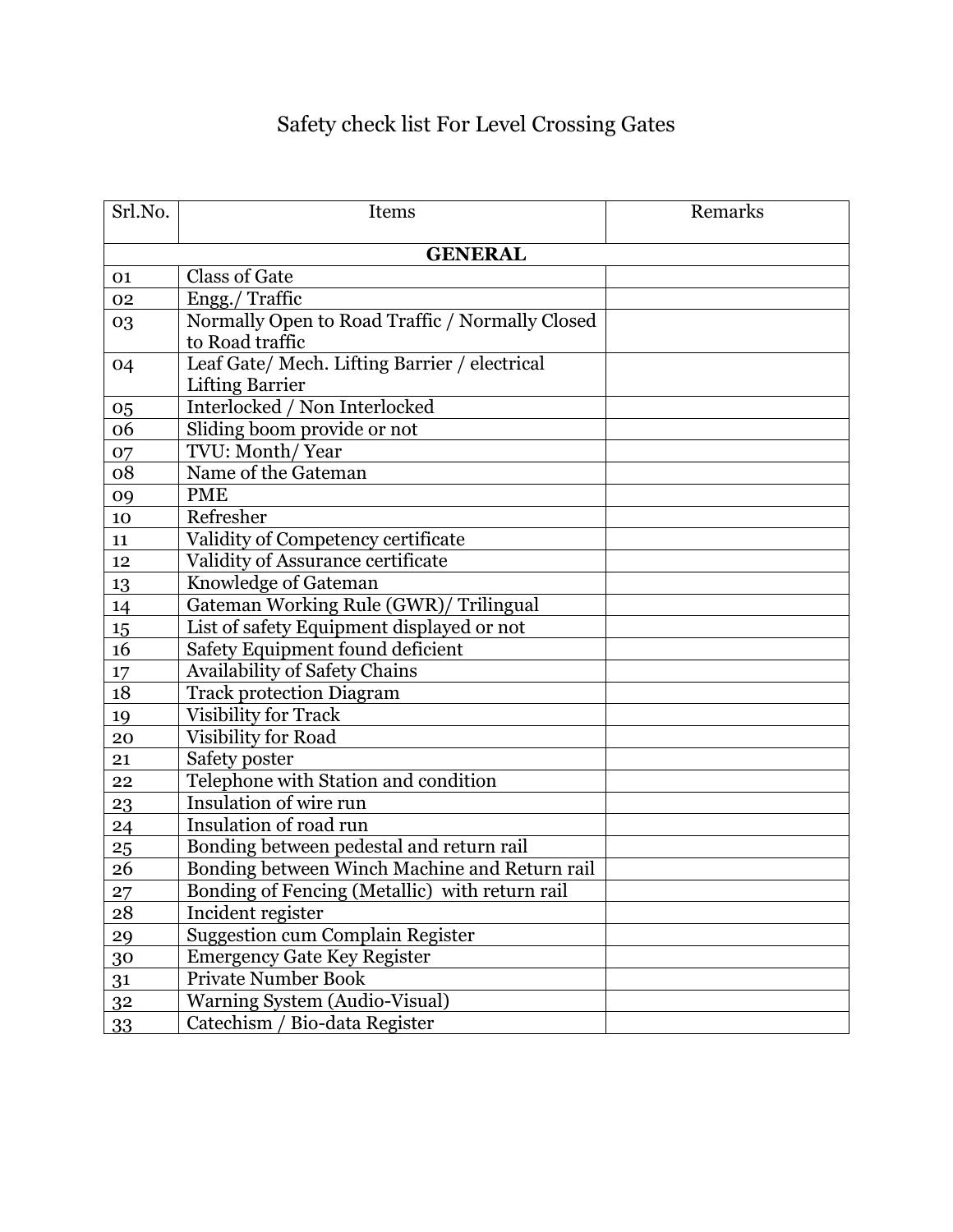| <b>Engineering</b> |                                                                   |  |
|--------------------|-------------------------------------------------------------------|--|
| 01                 | <b>Class of Road</b>                                              |  |
| 02                 | Condition of road Surface                                         |  |
| 03                 | Road Sign Boards                                                  |  |
| 04                 | <b>Speed Breaker Boards</b>                                       |  |
| 05                 | Speed Breaker (Double in TVU > 1 Lakh) with                       |  |
|                    | pending                                                           |  |
| 06                 | <b>Rumble Strip</b>                                               |  |
| 07                 | <b>Standard Height Gauge</b>                                      |  |
| 08                 | Availability of one meter marking on height gauge                 |  |
| 09                 | Check rail Clearance (51-57 mm)                                   |  |
| 10                 | Check rail depth Clearance (Minimum 38 mm)                        |  |
| 11                 | Fencing provided or not                                           |  |
| 12                 | Wicket gate provided or not                                       |  |
| 13                 | W/L Board at proper (600 meter) distance                          |  |
| 14                 | Pipe for fixing banner flag                                       |  |
| 15                 | Board Gradient within lifting barrier (whether level              |  |
|                    | or not for all class of roads)                                    |  |
| 16                 | Road Gradient in approaches (For Class - I roads -                |  |
|                    | Level upto 15 m, For Class - II & III roads - Level               |  |
|                    | upto 8 m and for Class - IV roads - NIL)                          |  |
| 17                 | Board for Section 160 and Section 146                             |  |
| 18                 | <b>Visibility Diagram</b>                                         |  |
| 19                 | Overhauling of Gate                                               |  |
| 20                 | Distance of Gate post from center of track (between               |  |
|                    | 3 mtr. to 3.3 mtr.)                                               |  |
|                    | S&T                                                               |  |
| 01                 | UPS / IPS / Inverter                                              |  |
| 02                 | Position of Gates : As close to Gate post as feasible             |  |
| 03                 | Angle of Boom from horizontal (Closed position -                  |  |
|                    | o to 10 degree). Open position - 80 to 85 degree)                 |  |
| 04                 | 600 mm dia red disc at center of boom                             |  |
| 05                 | Road users Gate Lamps / Road Users Signal<br>including visibility |  |
| 06                 | Emergency Key Box Sealed (Yes/No)                                 |  |
| 07                 | Interlocking system and its effectiveness                         |  |
| 08                 | <b>Positive Boom locking</b>                                      |  |
| 09                 | Height of closed Lifting barrier boom from road                   |  |
|                    | surface (0.8 to 1 meter)                                          |  |
| 10                 | 300 mm alternate black yellow bands on booms                      |  |
| 11                 | Gate working diagram (Interlocked gates outside                   |  |
|                    | station limits)                                                   |  |
| 12                 | <b>Functioning of Telephone</b>                                   |  |